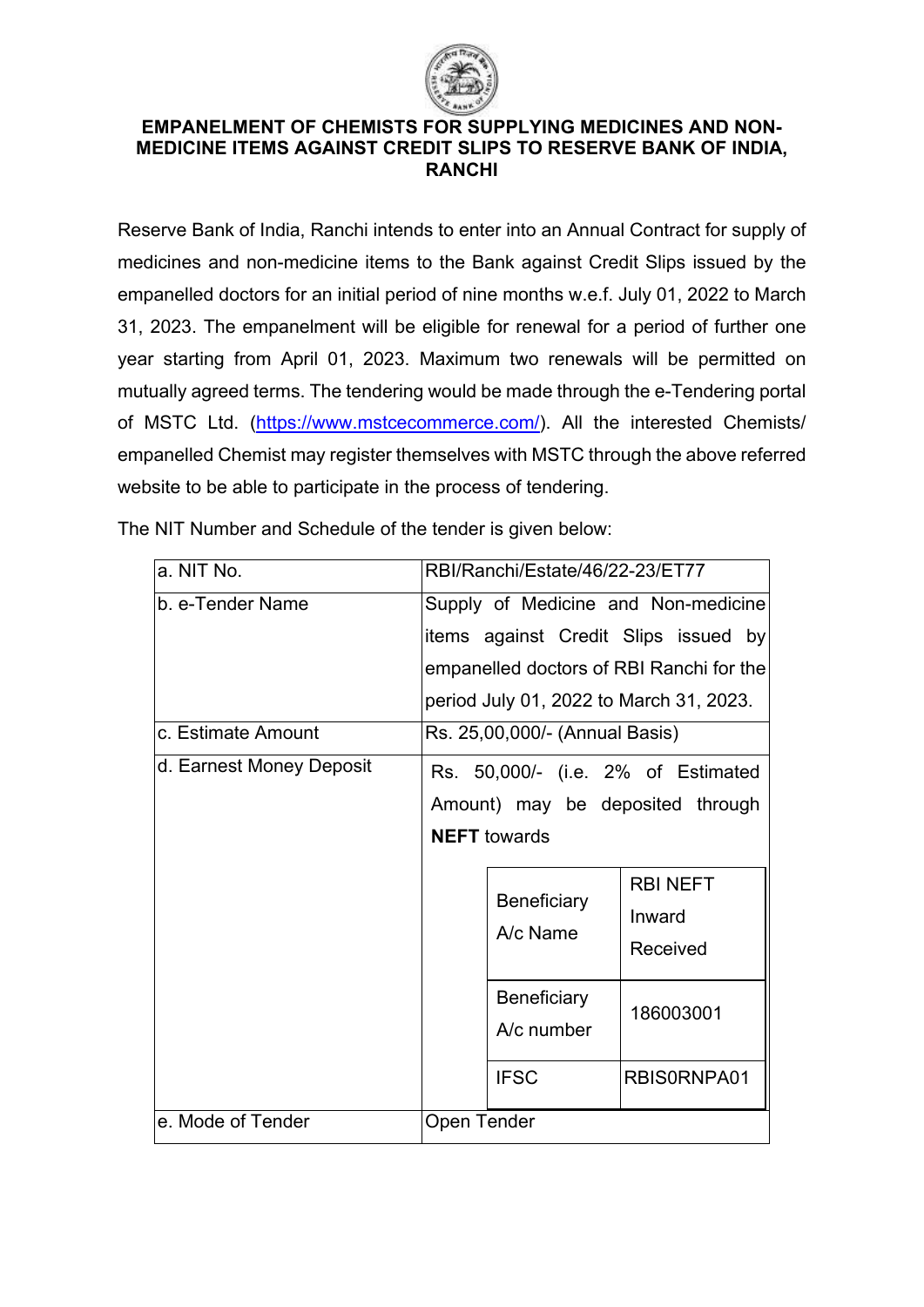| f. Date of RFQ available to the $10:00$ AM on 25-05-2022 |                                        |
|----------------------------------------------------------|----------------------------------------|
| parties for download                                     |                                        |
| g. Pre Bid Meeting (Offline)                             | 11:00 AM on 31-05-2022                 |
| h. Last Date of submission of 10:00 AM on 15-06-2022     |                                        |
| EMD                                                      |                                        |
| i. Start Bid Date                                        | 10:00 AM on 26-05-2022                 |
| j. Date of Closing of Price bid 11:00 AM on 16-06-2022   |                                        |
| through e-Tendering                                      |                                        |
| k. Date & Time of opening of -                           |                                        |
| Part-I (Techno Commercial Bid)                           |                                        |
| I. Date & Time of opening of $03:00$ PM on 16-06-2022    |                                        |
| Part-II (Price Bid)                                      |                                        |
| m. Web Site                                              | https://www.mstcecommerce.com/         |
| n. Transaction Fee                                       | As mentioned on the MSTC portal,       |
|                                                          | through MSTC payment gateway /NEFT     |
|                                                          | in favour of MSTC Limited.             |
|                                                          | Please do not transfer the transaction |
|                                                          | fee to Reserve Bank of India, Ranchi.  |

In case of any clarification, you may please contact the following officials of RBI:

- 1. Shri Richard Alok Ekka, Assistant General Manager [hrmdranchi@rbi.org.in](mailto:hrmdranchi@rbi.org.in) 7033023336
- 2. Smt. Sangita Soren, Assistant Manager [hrmdranchi@rbi.org.in](mailto:hrmdranchi@rbi.org.in) 7873095700 Quotations will be opened on the due date and time as specified in this document. You may nominate a representative to be present on the occasion.

Note: All the bidders may please note that any amendments/corrigendum to the RFQ, if issued in future, will be notified on the RBI Website and MSTC Website and **will not be published in the newspaper.**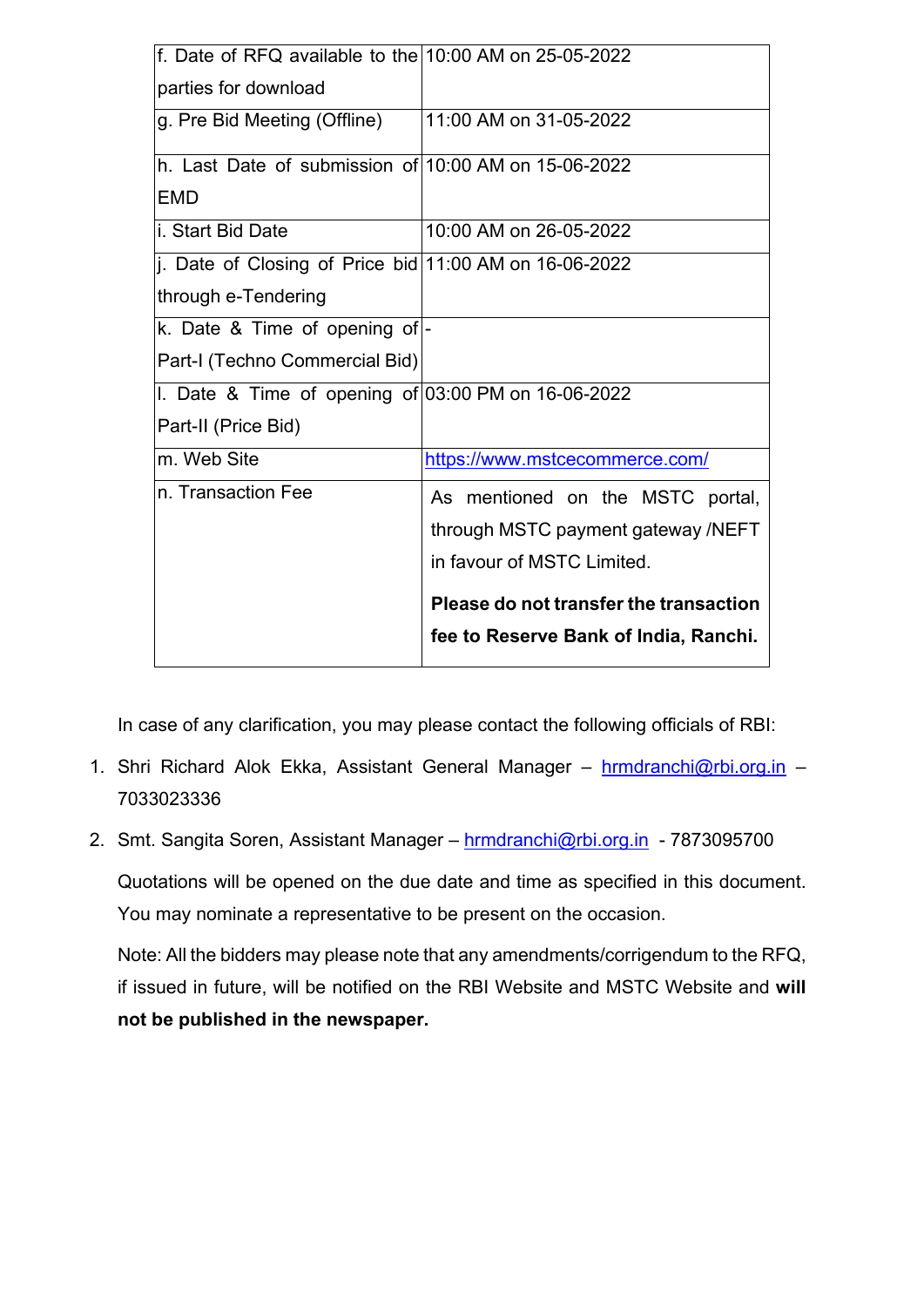

## **RESERVE BANK OF INDIA, RANCHI OFFICE**

# **REQUEST FOR QUOTATION (RFQ)**

## **(only through e-Procurement)**

## **Schedule of RFQ:**

| e-Tender No.                                        | RBI/Ranchi/Estate/46/22-23/ET77                                                                       |                             |                        |
|-----------------------------------------------------|-------------------------------------------------------------------------------------------------------|-----------------------------|------------------------|
| e-Tender Name                                       | Supply of Medicine and Non-medicine items against<br>Credit Slips issued by empanelled doctors of RBI |                             |                        |
|                                                     | Ranchi for the period July 01, 2022 to March 31, 2023.<br>25-05-2022 at 10:00 AM                      |                             |                        |
| Date of RFQ available to the                        |                                                                                                       |                             |                        |
| parties for download                                |                                                                                                       |                             |                        |
| <b>Estimated Cost of</b>                            | Rs. 25,00,000/- (Annual Basis)                                                                        |                             |                        |
| Procurement                                         |                                                                                                       |                             |                        |
| Earnest Money Deposit(EMD)                          | Rs. 50,000/- (i.e. 2% of Estimated Amount)                                                            |                             |                        |
|                                                     | may be deposited through NEFT towards                                                                 |                             |                        |
|                                                     |                                                                                                       | Beneficiary A/c             | <b>RBI NEFT Inward</b> |
|                                                     |                                                                                                       | Name                        | Received               |
|                                                     |                                                                                                       | Beneficiary A/c   186003001 |                        |
|                                                     |                                                                                                       | number                      |                        |
|                                                     |                                                                                                       | <b>IFSC</b>                 | RBIS0RNPA01            |
| Date of Pre-bid meeting<br>(Offline)                | 31-05-2022 at 11:00 AM                                                                                |                             |                        |
| Last date of submission of<br><b>EMD</b>            | 10:00 AM on 15-06-2022                                                                                |                             |                        |
| <b>Start Bid Date</b>                               | 10:00 AM on 26-05-2022                                                                                |                             |                        |
| Date of Closing of Price bid 11:00 AM on 16-06-2022 |                                                                                                       |                             |                        |
| through e-tendering                                 |                                                                                                       |                             |                        |
| Date & Time of opening of Part-                     |                                                                                                       |                             |                        |
| I (Techno Commercial Bid)                           |                                                                                                       |                             |                        |
| Date & Time of opening of<br>Part-II (Price Bid)    | 03:00 PM on 16-06-2022                                                                                |                             |                        |
| Website                                             | https://www.mstcecommerce.com/                                                                        |                             |                        |
|                                                     |                                                                                                       |                             |                        |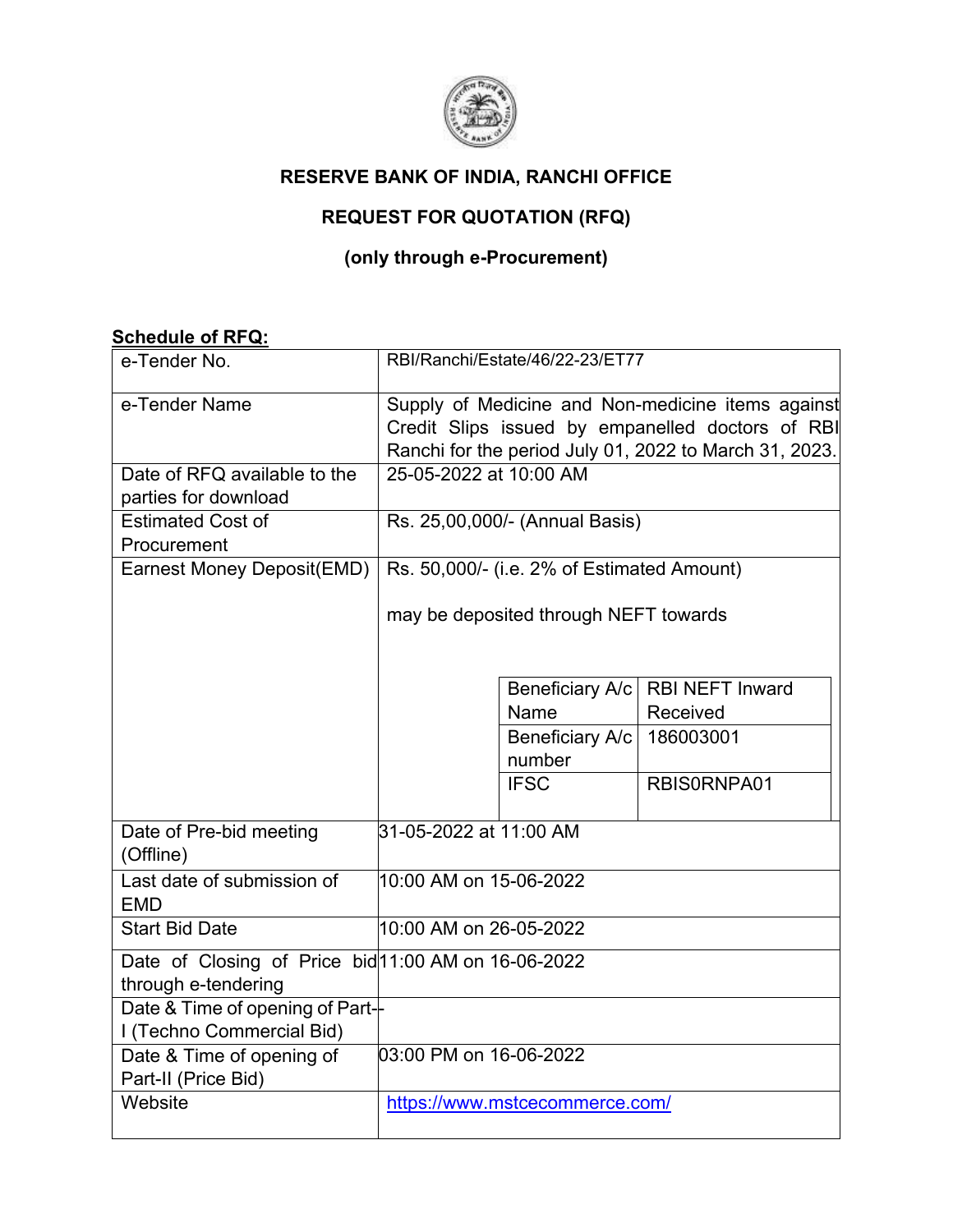| <b>Transaction Fee</b> | As mentioned in the MSTC portal through MSTC<br>payment gateway /NEFT in favour of MSTC Limited. |
|------------------------|--------------------------------------------------------------------------------------------------|
|                        | Please do not transfer the transaction fee to<br>Reserve Bank of India, Ranchi.                  |

In case of any clarification, you may please contact the following officials of RBI:

- 1. Shri Richard Alok Ekka, Assistant General Manager [hrmdranchi@rbi.org.in](mailto:hrmdranchi@rbi.org.in) 7033023336
- 2. Smt. Sangita Soren, Assistant Manager [hrmdranchi@rbi.org.in](mailto:hrmdranchi@rbi.org.in) 7873095700

Note: All the bidders may please note that any amendments/corrigendum to the RFQ, if issued in future, will be notified on the RBI Website and MSTC Website and **will not be published in the newspaper.**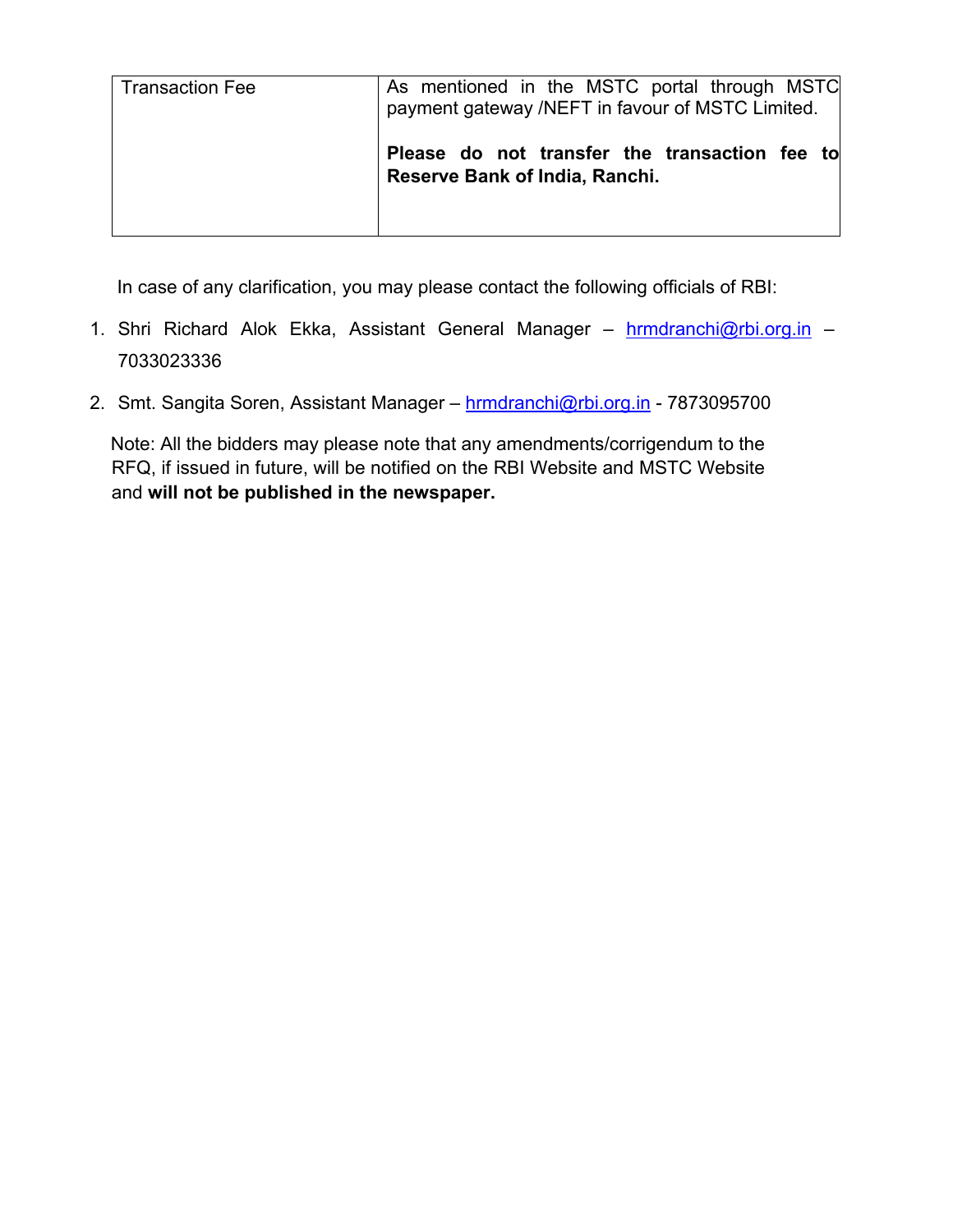

## **RESERVE BANK OF INDIA, RANCHI OFFICE**

## **REQUEST FOR QUOTATION (RFQ)**

| <b>Timelines for Tender Submission</b> |            |  |
|----------------------------------------|------------|--|
| <b>Start Date of Bidding</b>           | 26-05-2022 |  |
| Due Date of Bidding                    | 16-06-2022 |  |
| Opening Date of Price Bid   16-06-2022 |            |  |

To

All the interested Chemists/empanelled Chemist of Reserve Bank of India, Ranchi Office

Dear Sir,

**Sub: Request for Quotation for Annual Contract for Supply of Medicine and non-medicine items against Credit Slips issued by empanelled doctors of RBI Ranchi for the period July 01, 2022 to March 31, 2023 (i.e. nine months) at Reserve Bank of India, Ranchi Office**.

1. We are interested to enter into an Annual Contract for supply of various medicines and non-medicine items from July 01, 2022 to March 31, 2023. The tendering would be made through e-tendering portal of MSTC e-commerce site. You are requested to submit your best uniform discount rate for medicine and non-medicine items. Your offer should be made as per format in Form– I and uploaded on the MSTC site. The EMD may be deposited through NEFT.

| Account details for NEFT – deposit of EMD | <b>A/c Name - RBI NEFT</b> |  |
|-------------------------------------------|----------------------------|--|
|                                           | Inward Received            |  |
|                                           | IA/c No. - 186003001       |  |
|                                           | <b>IFSC - RBISORNPA01</b>  |  |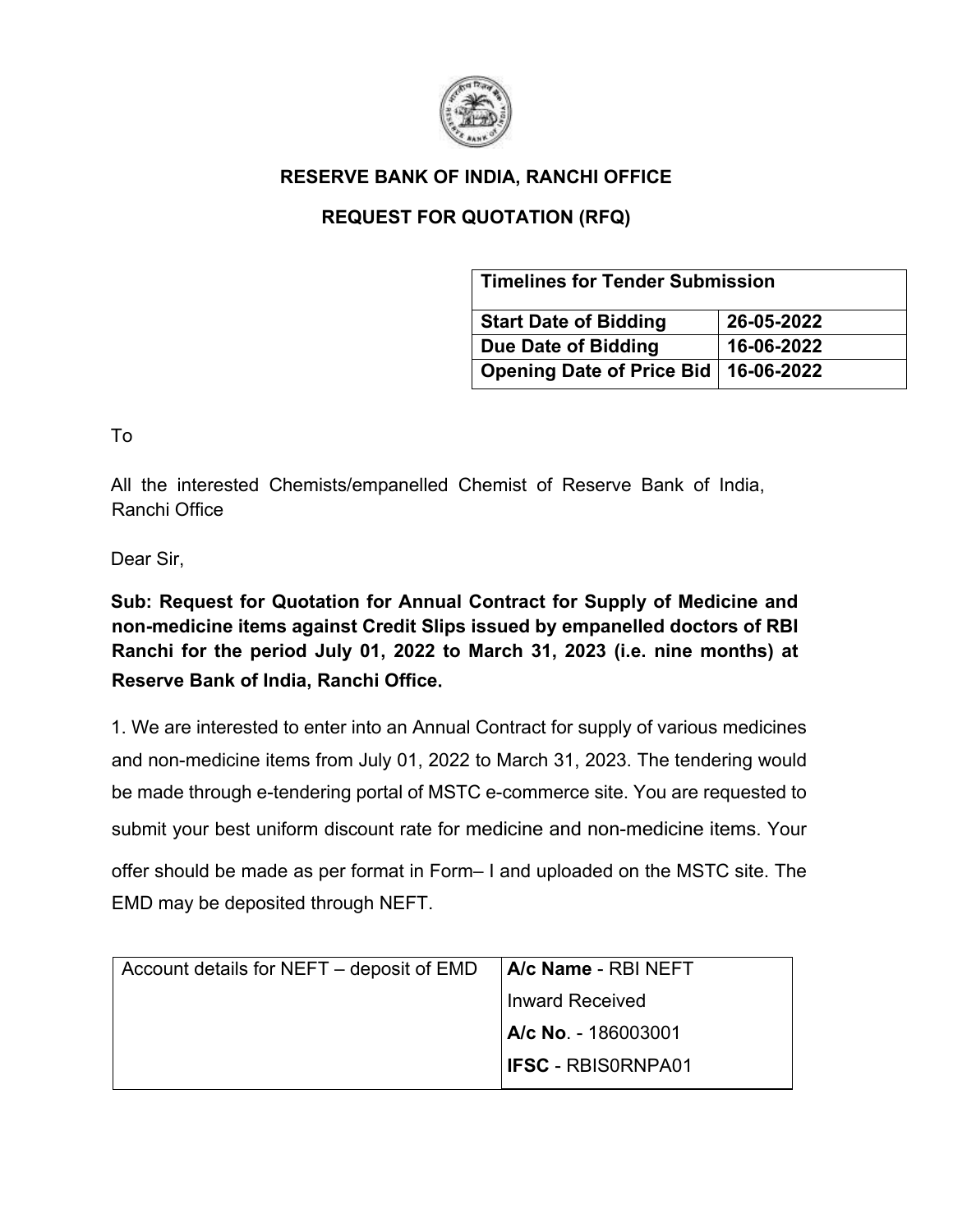## **Terms & Conditions:-**

Terms and conditions as specified in our Request for Empanelment Document and agreed by you shall apply. Special conditions as indicated in **Form-II** shall also be applicable.

1. Earnest Money Deposit (EMD) of **Rs. 50,000/-(Rupees Fifty Thousand only)**  must be submitted along with the Bids through NEFT. Bids without EMD will not be considered and will be rejected. EMD of unsuccessful bidders will be returned within **15 days** of awarding the Contract to a successful bidder. EMD of the bidders not honouring their commitment / quotations may be forfeited at the discretion of the Regional Director/General Manager (OIC), Reserve Bank of India, Ranchi who is not bound to assign any reasons for his action.

2. The successful bidder has to submit a Performance Bank Guarantee (PBG) from a scheduled bank of **Rs. 2,50,000/- (Rupees Two Lakhs Fifty Thousand only)** in favour of the Regional Director/General Manager (OIC), Reserve Bank of India, valid for a period beyond six months of the validity of the Contract within a period of thirty days from award of the Contract. The EMD submitted along with the bid will be returned soon after receipt of the PBG. The format for PBG is given in **Form-III**.

3. The successful bidder will enter into an Annual Contract (AC) Agreement with the Bank as per format in **Form-IV.** The AC will be valid for a period of nine months from the date of AC Orders and the uniform discount quoted by you shall remain firm and valid for the period. The empanelment will be eligible for renewal for a period of further one year starting from April 01, 2023. Maximum two renewals will be permitted on mutually agreed terms.

4. Under no circumstance will a request for alteration in the discount rate will be accepted/ considered.

5. Time is the essence of the contract, you have to make delivery at the Bank as per the requirement in each credit slip i.e. same day or next day. The Chemist must have their office in Ranchi to execute the order and replace the rejected material if any, on priority. The retired/working staff and their dependents will have an option to collect the medicines and non-medicine items from the Chemist directly against the credit slips. Further, unused medicines shall be returned to the Chemist for which payment will not be made by the bank, however, if the payment has been made for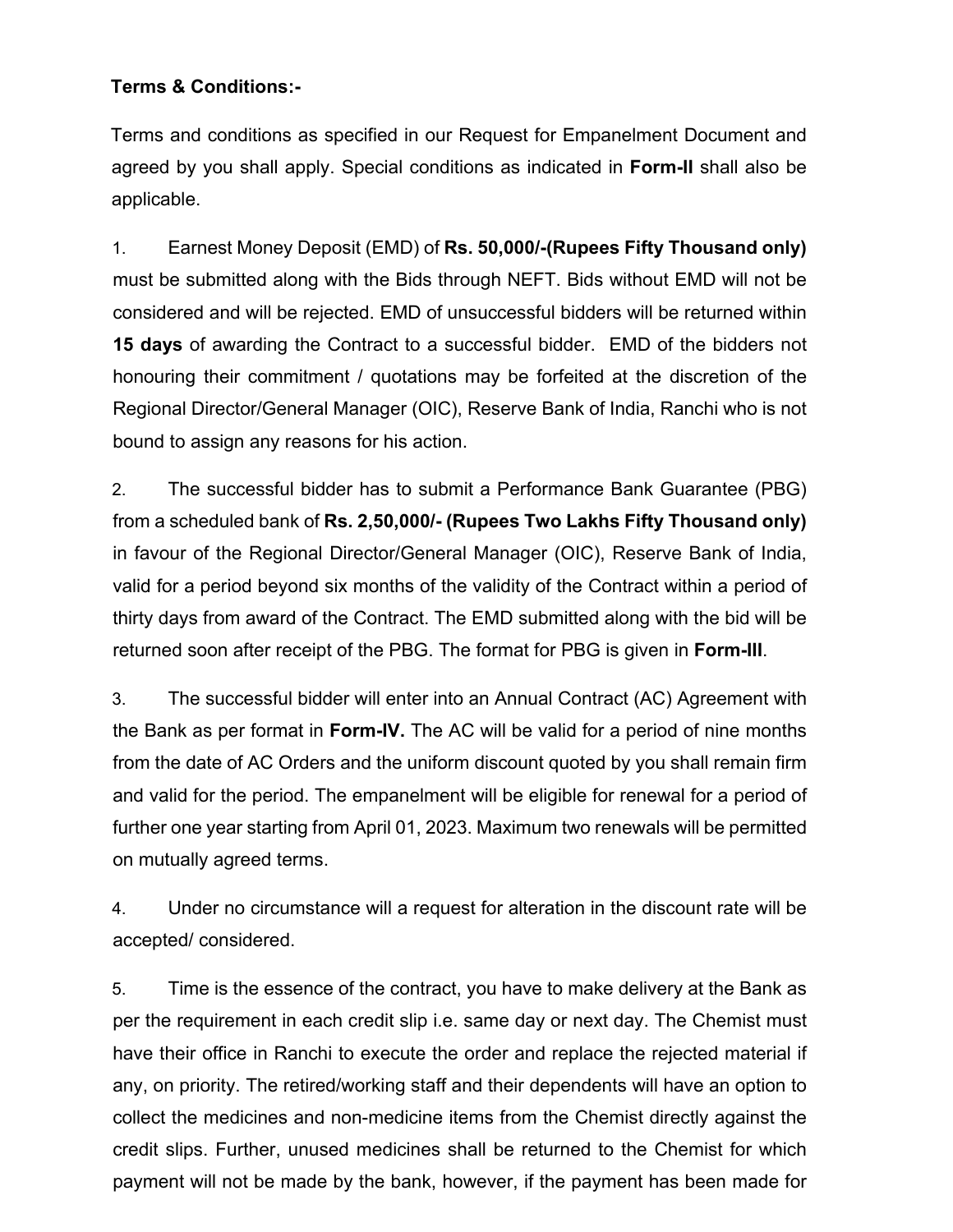such unused medicines the amount will be adjusted from the next bill. Also, medicines nearing expiry shall either be replaced by or returned to the Chemist. In case the Chemist is unable to replace medicines nearing expiry the amount will be adjusted from the next bill.

6. It should be noted that liability to pay any duties, levies or taxes leviable under the law would be that of the Chemist. The Chemist will also have to bear all the expenses etc. connected with proper packaging, carting, transportation etc. in connection with supply to the Bank. The Bank will only pay the labelled MRP less discount allowed thereon as per your offer.

7. Quotation (Bids) received without EMD and the details as per Sr. No. 1 above will be summarily rejected. Any conditional quotations / offers will not be accepted.

8. Quotations will be opened on the due date and time as specified in this document. You may nominate a representative to be present on the occasion.

9. **Fall Clause**: If the Chemist with whom the Bank has entered into a purchase contract offers a higher discount or sells or even offers to sell medicines and nonmedicine items following conditions of sale similar to those of the Bank's contract, to any person or organization during the currency of the rate contract, the discount rate applicable to the Bank will be automatically increased with effect from that date for all the subsequent supplies under the contract and the contract amended accordingly. Other parallel contract holders, if any, are also to be given opportunity to reduce their price as well, by notifying the reduced price to them and giving them 15 (fifteen) days' time to intimate their revised prices, if they so desire, in sealed cover to be opened in public on the specified date and time and further action taken as per standard practice.

10. Fulfilling the above terms & conditions and offering the highest discount does not necessarily mean qualifying for the award of the Contract.

11. The Regional Director/General Manager (OIC), Reserve Bank of India, Ranchi, reserves the right to accept any or reject any or all the offers received without assigning any reason thereof. The Regional Director/General Manager (OIC) also reserves the right to relax or alter any clauses mentioned in this document as seem appropriate to him in interest of the Bank.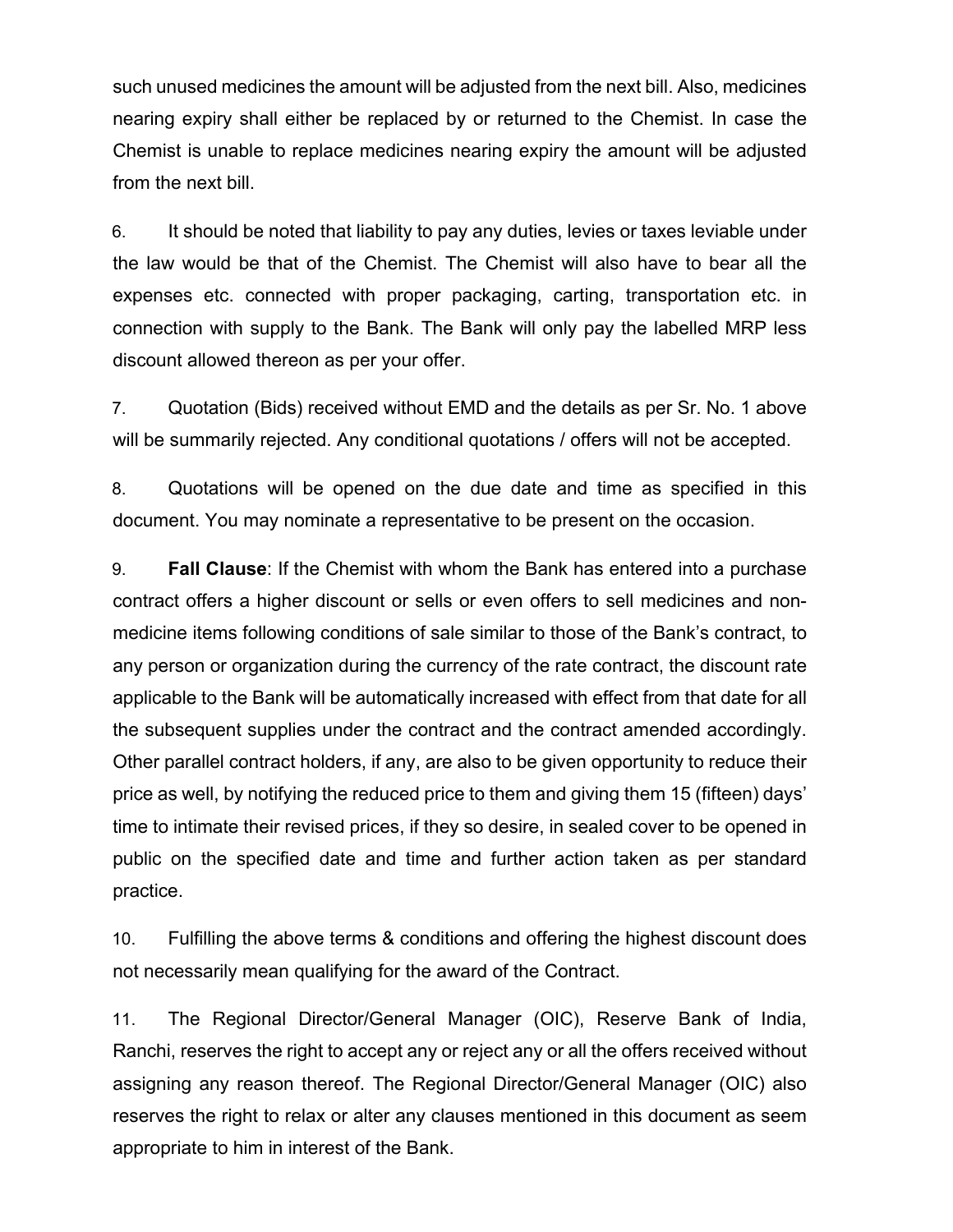12. The Regional Director/General Manager (OIC), Reserve Bank of India, Ranchi, reserves the right to terminate the Contract at any point of time by giving one month's notice period without assigning any reason and without prejudice to any other remedies available to the Bank.

Note: All the bidders may please note that any amendments/corrigendum to the RFQ, if issued in future, will be notified on the RBI Website and MSTC Website and **will not be published in the newspaper**.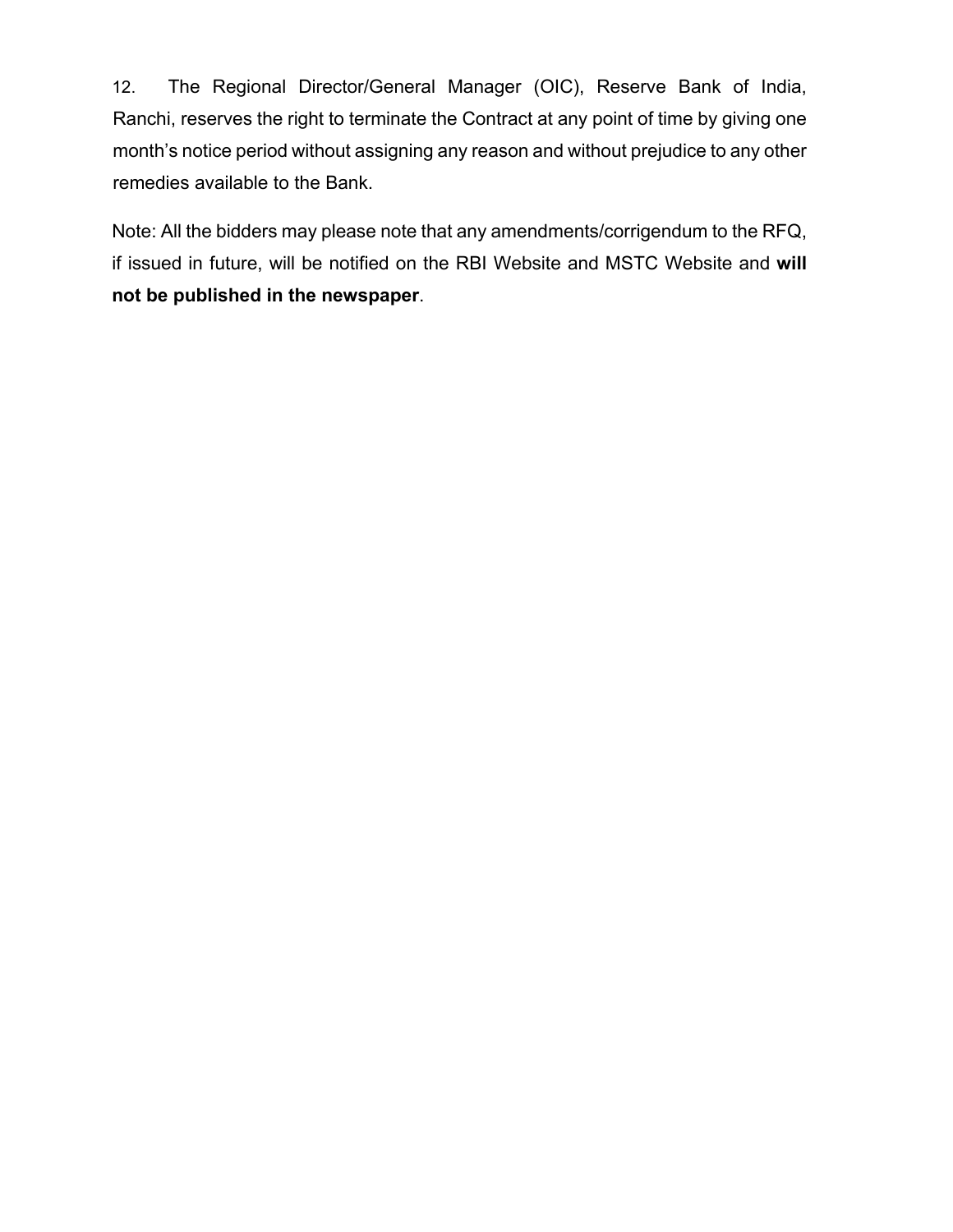## **PRICE BID**

From:

## **Complete address of the bidder with Phone/ Fax & Mobile No.**

To: The Regional Director/General Manager (OIC) Reserve Bank of India 4th Floor, RRDA Building, Kutchery Chowk Ranchi

Dear Sir,

Having fully read and understood, the terms, conditions and other details mentioned in Bank's RFE document and its RFQ document, I /We hereby offer to Supply of Medicine and non-medicine items against Credit Slips at Reserve Bank of India, Ranchi, at the rate given below :

1) Uniform Discount on the Printed Retail Price offered on all items of supply-

a)

(In percentage term –in Figures)

b)

(In percentage term –in Words)

- 2) I undertake to bear packing, cartage and transportation expenses and also bear all taxes, CGST/SGST/IGST etc. as required or may be required under law, on aforesaid supplies. Purchaser (the Bank) will pay only the Maximum Retail Price less the above quoted discount. I will not charge any such taxes from the purchaser (the Bank).
- 3) I also undertake to keep the above quoted rate of discount on the Maximum Retail Price on all items of supplies valid till duration of this contract.
- 4) I also undertake that all the medicines and non-medicine items shall be provided as per Credit Slip and no "substitute medicines" will be supplied.

Signature: Date: Name:

Rubber Stamp.: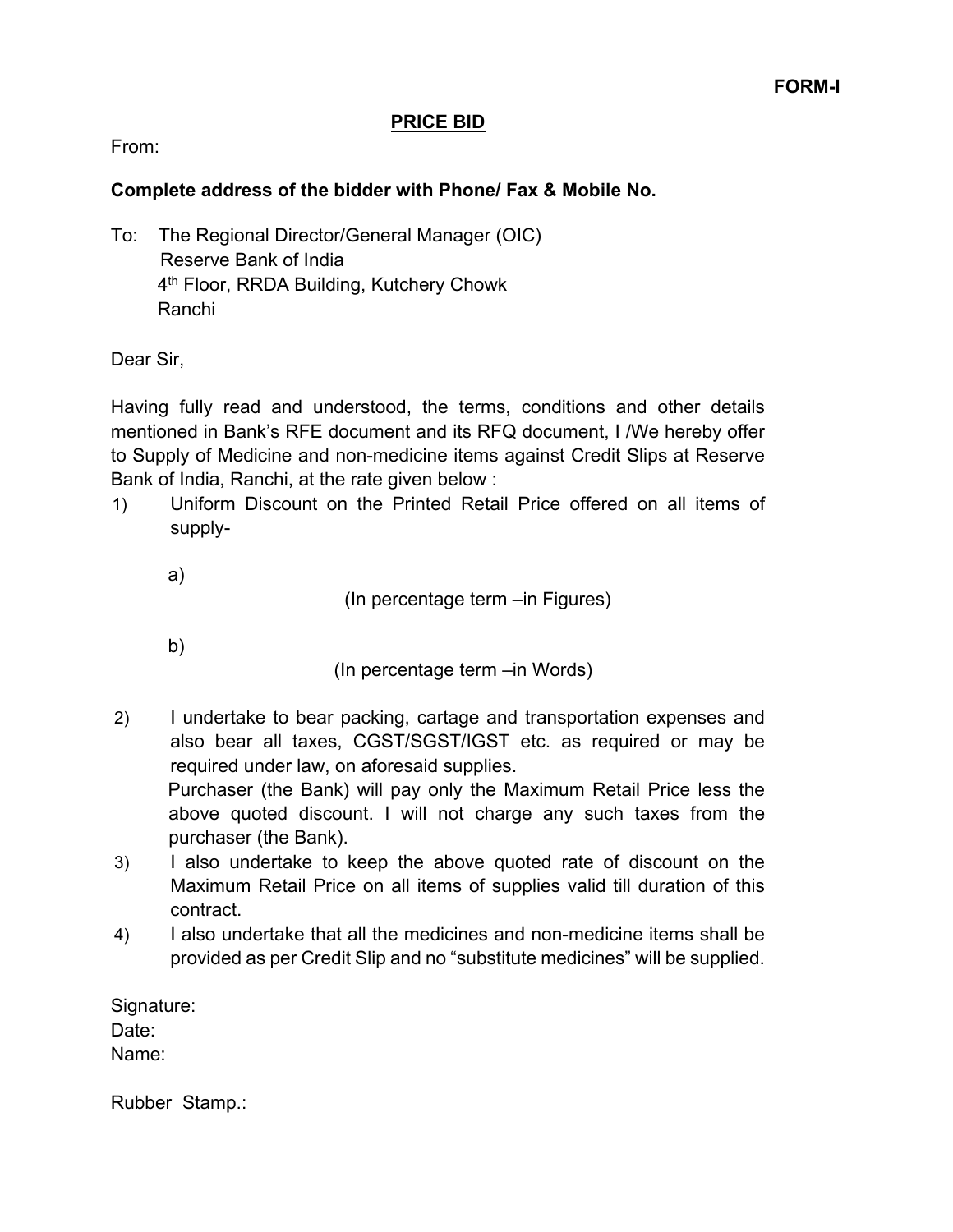## **SCOPE OF WORK AND TERMS & CONDITIONS**

## **1 DELIVERY OF SUPPLIES**

The deliveries have to be made at the Bank as per the requirement in each credit slip i.e. same day or next day. The Chemist must have their office in Ranchi to execute the order and replace the rejected material if any, on priority. The retired/working staff and their dependents will have an option to collect the medicines and non-medicine items from the Chemist directly against the credit slips.

## **2 NON SUBSTITUTION / CONFIRMATION WITH SCHEDULE M**

In case of specific brand of medicines, the brand shall not be substituted. In all other cases, medicines and non-medicine items confirming to schedule specifications only shall be supplied.

## **3 PACKED SUPPLIES**

Supplies are required to be made in original packing of manufacturer. The packing should approximately be nearest to the total quantity demanded of any particular medicine/drug in the Credit Slip.

## **4 AUTHORITY SLIP**

In case an Authorized Official of the Bank or the Bank's Medical Consultant gives any 'By Hand' Authority Slip to a beneficiary, the medicines and non-medicine items will be supplied immediately to the beneficiary for a period as mentioned in the slip.

## **5 LIFE PERIOD OF MEDICINES SUPPLIED**

Every medicine has its own shelf-life period mentioned on the label of medicine. The shelf life of medicines and non-medicine items supplied should not have passed more than half of its shelf life at the time of supply.

#### **6 PRESENTATION OF BILLS:**

Bills may be submitted to the RBI, Ranchi every month, for payment. While making payment, the RBI, Ranchi will deduct applicable taxes at source and issue certificate in this regard.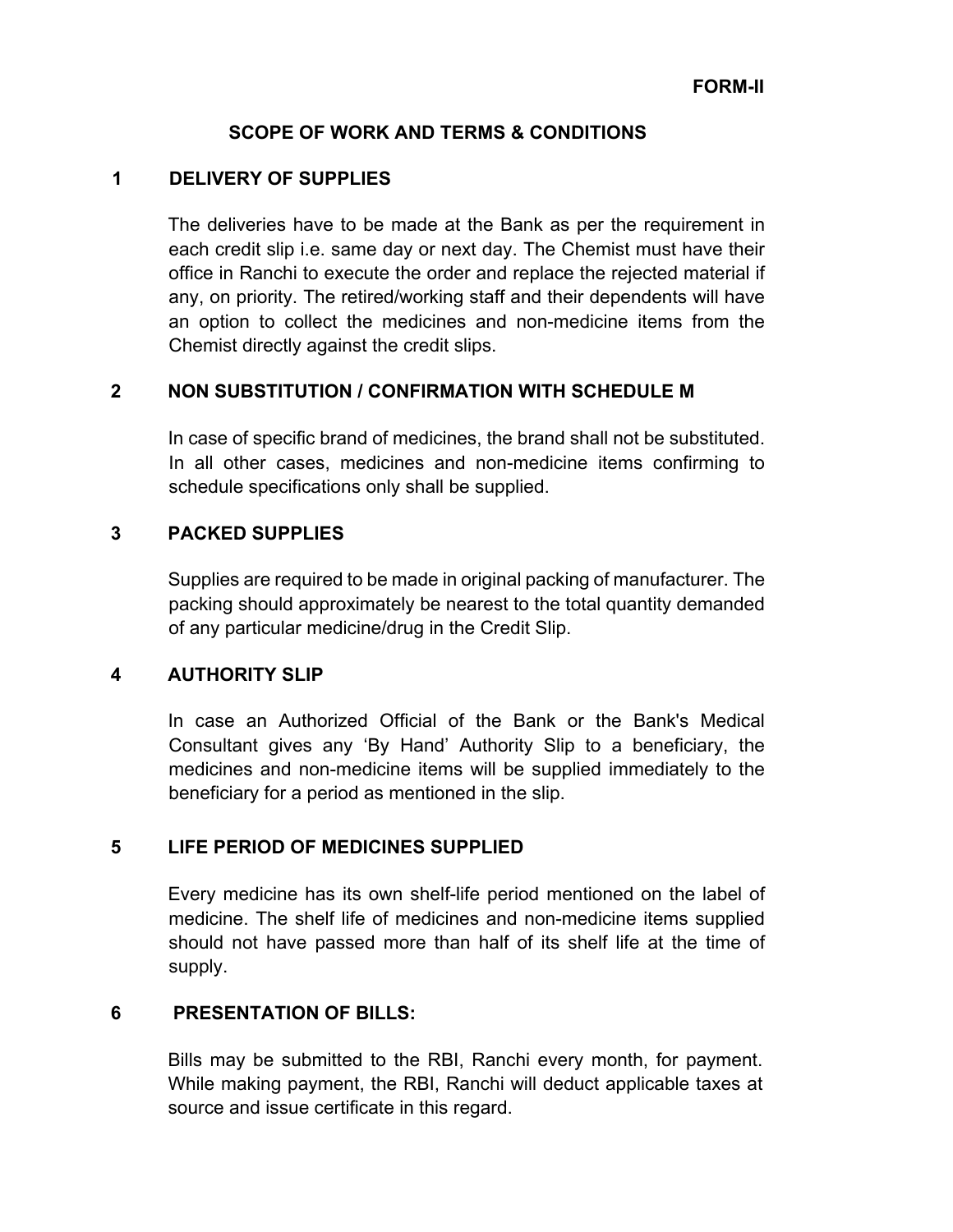## **7 PERFORMANCE SECURITY**

The amount of Performance Security shall be liable to be forfeited if the medicines and non-medicine items supplied by the authorized Chemist are not conforming to quality. The Performance Security is also liable to be forfeited if the authorized Chemist:

- i) Fails to adhere to the terms of the Contract or
- ii) Supplies any sub-standard, spurious drugs or the substitute medicines
- iii) Delays supplies
- iv) Over charges

The Chemist should not stop the supplies of the medicines and nonmedicine items without giving 30 days' notice.

## **8 DEDUCTIONS FOR DELAY/ DEFAULT**

- 8.1 In case of specific brand of medicines and non-medicine items, the same shall not be substituted. If any such case is noticed during subsequent scrutiny after or before the payment, then Chemist will be penalized for Rs.1000 + cost of the specific brand of medicines and non-medicine items for each such default.
- 8.2 The delivery of medicines and non-medicine items in full will be made within same day or next day, at the Bank and in case of emergency at the residence of the patients as directed by the Bank. In the event of non-supply of medicines and non-medicine items in time as aforesaid, Rs. 500/- will be deducted from the bill of the Chemists for each day or part thereof of delay in respect of each item.

## **9 TERMINATION FOR DEFAULT**

The Bank may, without prejudice to any other remedy for breach of contract, by written notice of default sent to the bidder terminate the Contract in whole or part:

- a. If the bidder fails to provide any or all of the services within the period(s) specified in the Contract
- b. If the bidder fails to perform any other obligation(s) under the **Contract**
- c. If the bidder, in the judgment of the Bank has engaged in corrupt or fraudulent practices in competing for or in executing the **Contract**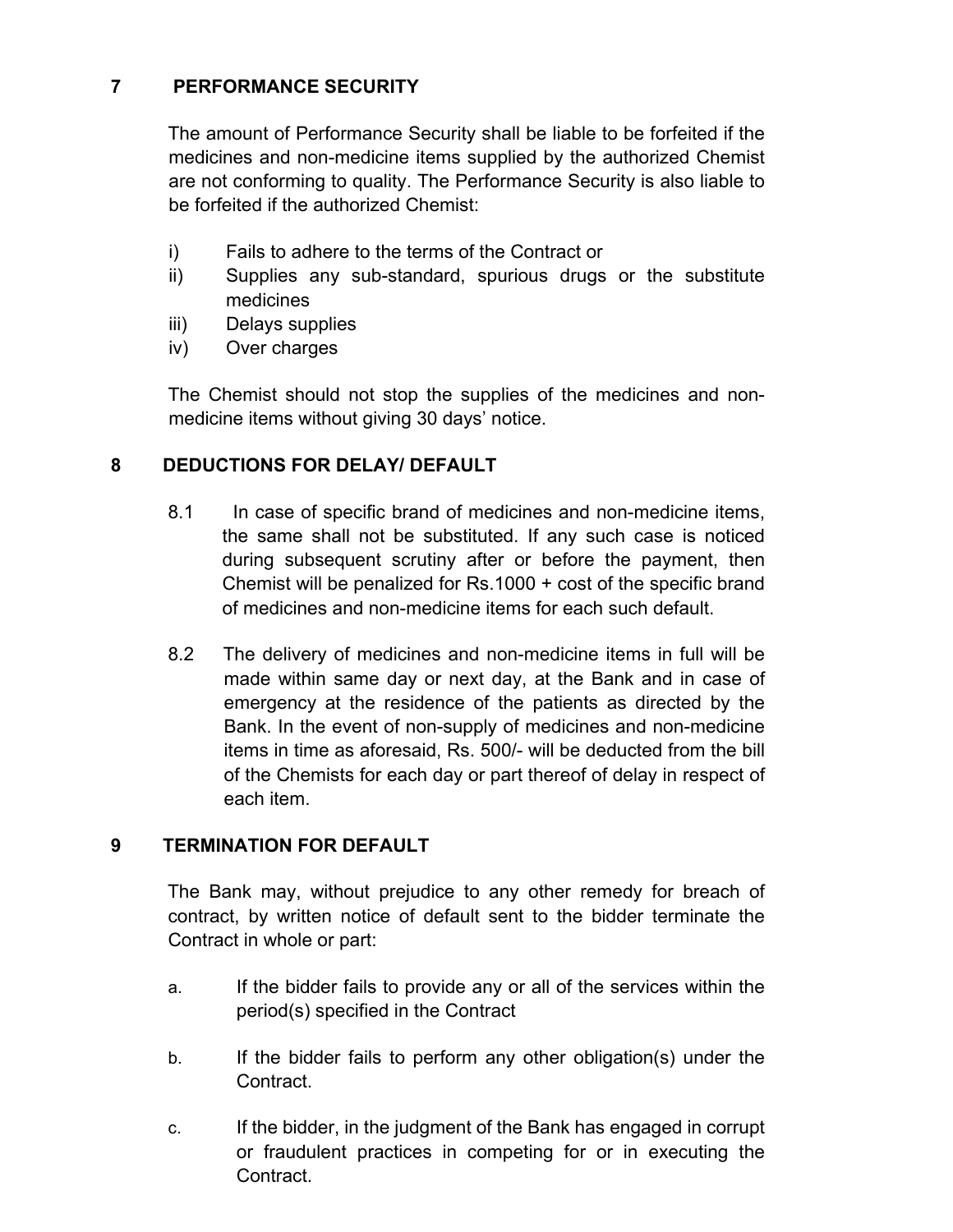## **10 RESERVATION OF RIGHT FOR APPOINTMENT OF MORE CHEMISTS**

The Regional Director/General Manager (OIC), Reserve Bank of India, Ranchi reserves the right to enter into contracts with any number of Chemists.

## **11 SUPPLY OF MEDICINES AND NON-MEDICINE ITEMS**

- 11.1 In case of failure or refusal on Chemist's part to supply the medicines and non-medicine items to the purchaser/ beneficiaries within the time as provided in the respective Credit Slip, the contract is liable to be terminated /cancelled at Chemist's risk and cost. Any extra cost involved in arranging supply from alternative source will be recovered from the Chemist. It is in addition and without prejudice to the deduction in clause 8 above and 11.2 below.
- 11.2 The medicines and non-medicine items to be supplied will be of standard quality. In case it is found that any particular medicine's and non-medicine items date is expired or is near the date of expiry, found not of standard quality, substandard or spurious, Chemist's (Appointed Authorized Chemist) firm will be liable to be debarred for a period of 3 years besides other legal action that may be initiated. In case the Chemist fails to supply the medicines and non-medicine items, the Bank will be entitled to procure the same from other Chemist and the Chemist will be liable to reimburse in full the price paid by the Bank. However, the Chemist will be allowed to claim what would be payable to him for the medicines and non-medicine items as per the agreed terms and conditions.
- 11.3 Unused medicines and non-medicine items shall be returned to the Chemist and medicines nearing expiry shall either be replaced or returned to the Chemist. In case the Chemist is unable to replace medicines and non-medicine items nearing expiry the amount will be adjusted from the next bill.

## **12 INDEMNITY**

The bidder shall indemnify the Bank against all actions, suits, claims and demands brought or made against it in respect of anything done or committed to be done by the bidder in execution of or in connection with the work of this contract and against any loss or damage to the Bank in consequence to any action or suit being brought against the bidder for anything done or committed to be done in the execution of this contract. The bidder will abide by the job safety measures prevalent in India and will free the Bank from all demands or responsibilities arising from accidents or loss of life, the cause of which is the bidder's negligence. The bidder will pay all indemnities arising from such incidents without any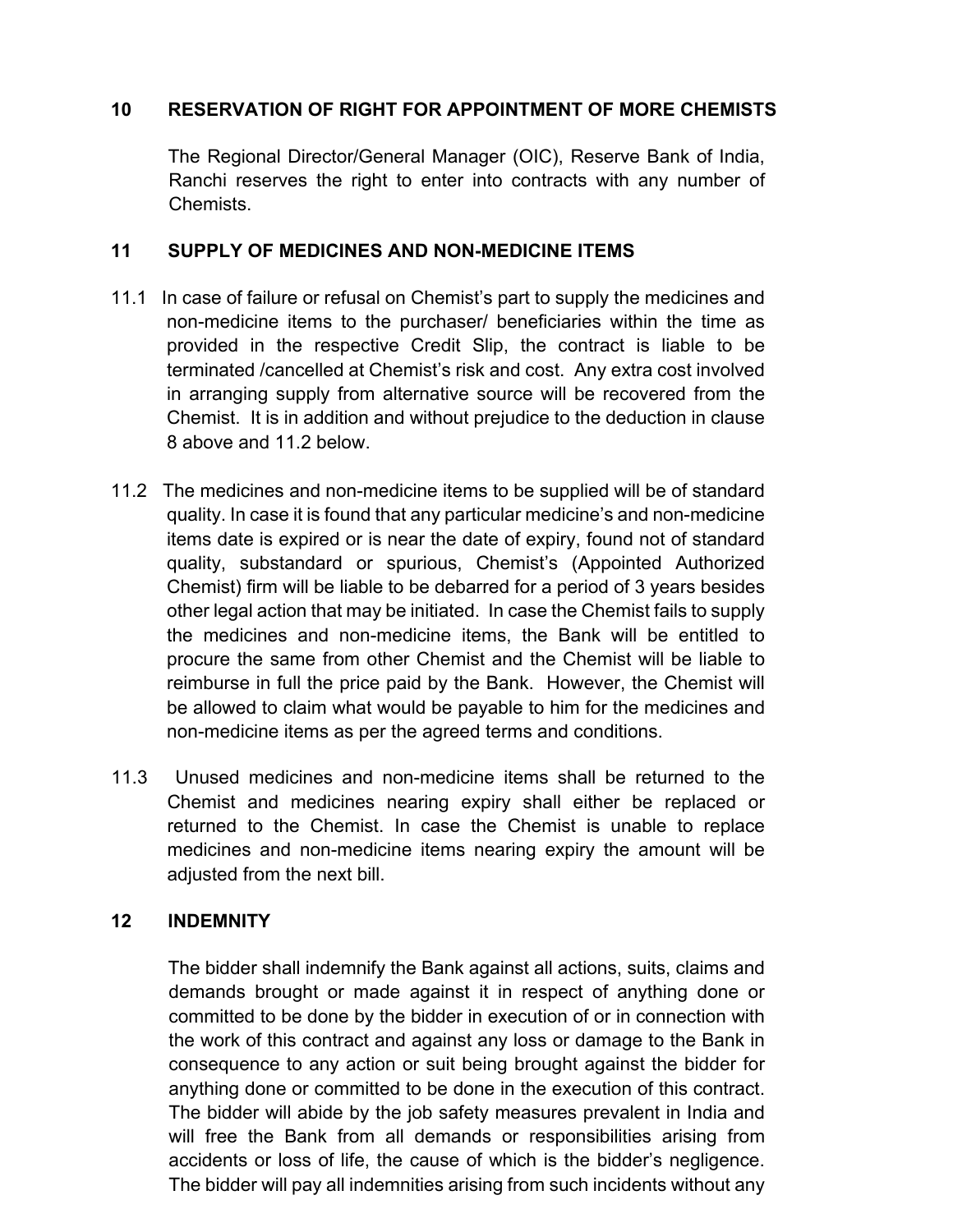extra cost to the Bank and will not hold the Bank responsible or obligated. The Bank may at its discretion and entirely at the cost of the bidder defend such suit, either jointly with the bidder or single in case the latter chooses not to defend the case.

## **13 PAYMENT**

The authorized Chemist shall claim payments after supply of medicines and non-medicine items. Payments of the bills presented will normally be arranged in 30 working days from the date of presentation of the bill. However, the authorized Chemist shall make no claim from the Bank in respect of interest or damages in case the payment is delayed for any reasons. The payment for the purchases will be made through NEFT, for which the bidder should provide requisite bank details.

## **14 ARBITRATION**

All the disputes and differences of any kind whatsoever relating to this agreement or arising out of the works when executed, shall be referred for settlement by reference to arbitration by the sole arbitrator to be appointed by mutual consent of the Bank and the Chemist. In case there is no agreement for appointment of sole arbitrator each party shall appoint an arbitrator and both the arbitrators appointed by both the parties shall appoint presiding arbitrator. The arbitration shall be governed by the provisions of Indian Arbitration and Conciliation Act, 1996 or any statutory modification thereof.

## **15 CONFIDENTIALITY CLAUSE**

The Chemist shall not disclose directly or indirectly any information, materials and details of the bank's infrastructure/systems/equipments etc., which may come to the possession or knowledge of the Chemist during the course of discharging its contractual obligations in connection with this agreement, to any third party and shall at all times hold the same in strictest confidence. The Chemist shall treat the details of the contract as private and confidential, except to the extent necessary to carry out the obligations under it or to comply with applicable laws. The Chemist shall not publish, permit to be published, or disclose any particulars of the works in any trade or technical paper or elsewhere without the previous written consent of the Bank as a result of disclosure of any confidential information. Failure to observe the above shall be treated as breach of contract on the part of the Chemist and the Bank shall be entitled to claim damages and pursue legal remedies. The Chemist shall take all appropriate actions with respect to its employees to ensure that the obligations of non-disclosure of confidential information under this agreement are fully satisfied. The Chemist's obligations with respect to non-disclosure and confidentiality will survive the expiry or termination of this agreement for whatever reason.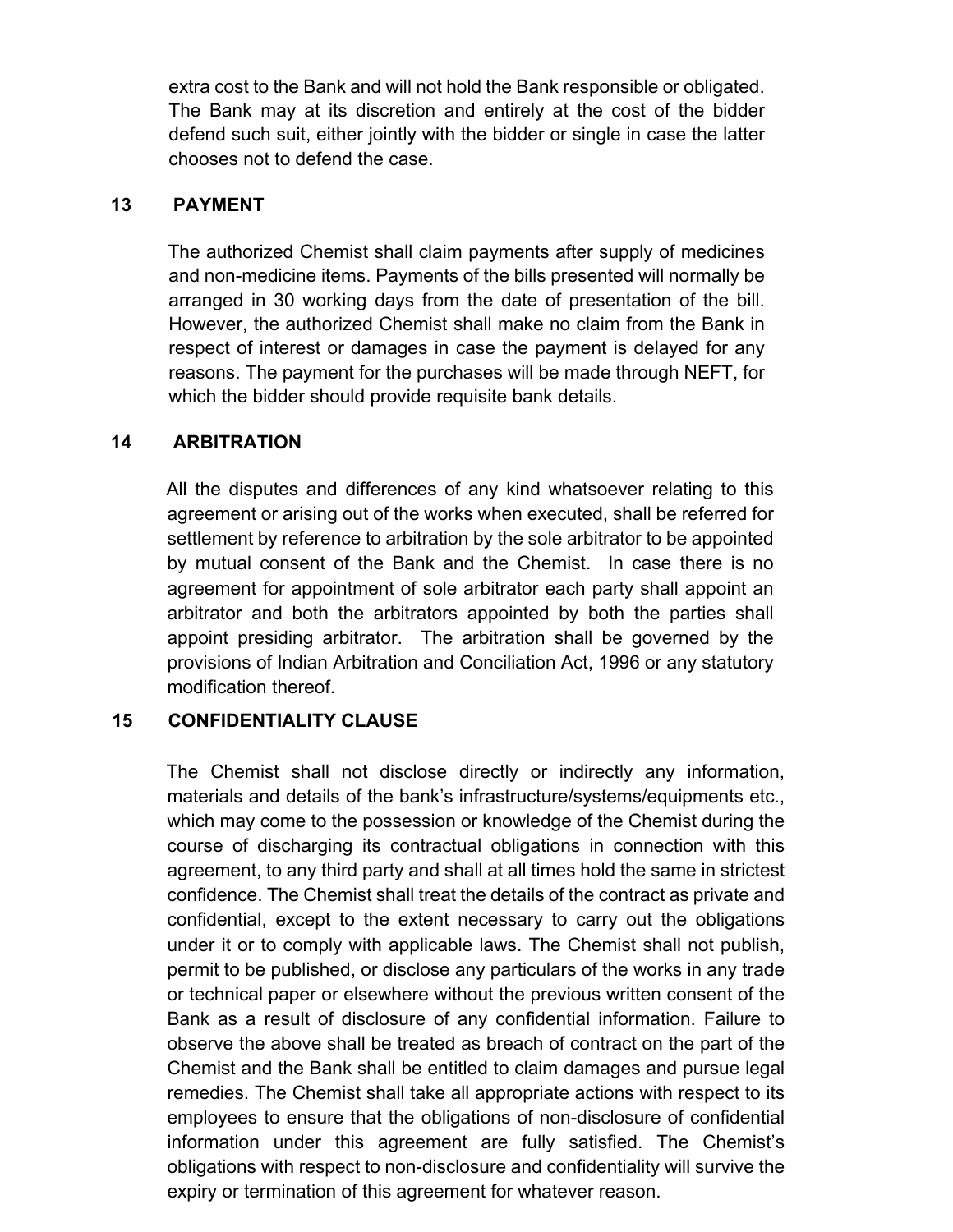## **16 Sexual Harassment Clause**

The Chemist shall comply with the provisions of **"the Sexual Harassment of women at work-place (Prevention, Prohibition and Redressal) Act, 2013**". In case of any complaint of sexual harassment against its employee within the premises of the Bank, the complaint will be filed before the Internal Complaints Committee constituted by the Chemist and the Chemist shall ensure appropriate action under the said Act in respect to the complaint. Any complaint of sexual harassment from any aggrieved employee of the Chemist against any employee of the Bank shall be taken cognizance of by the Regional Complaints Committee constituted by the Bank.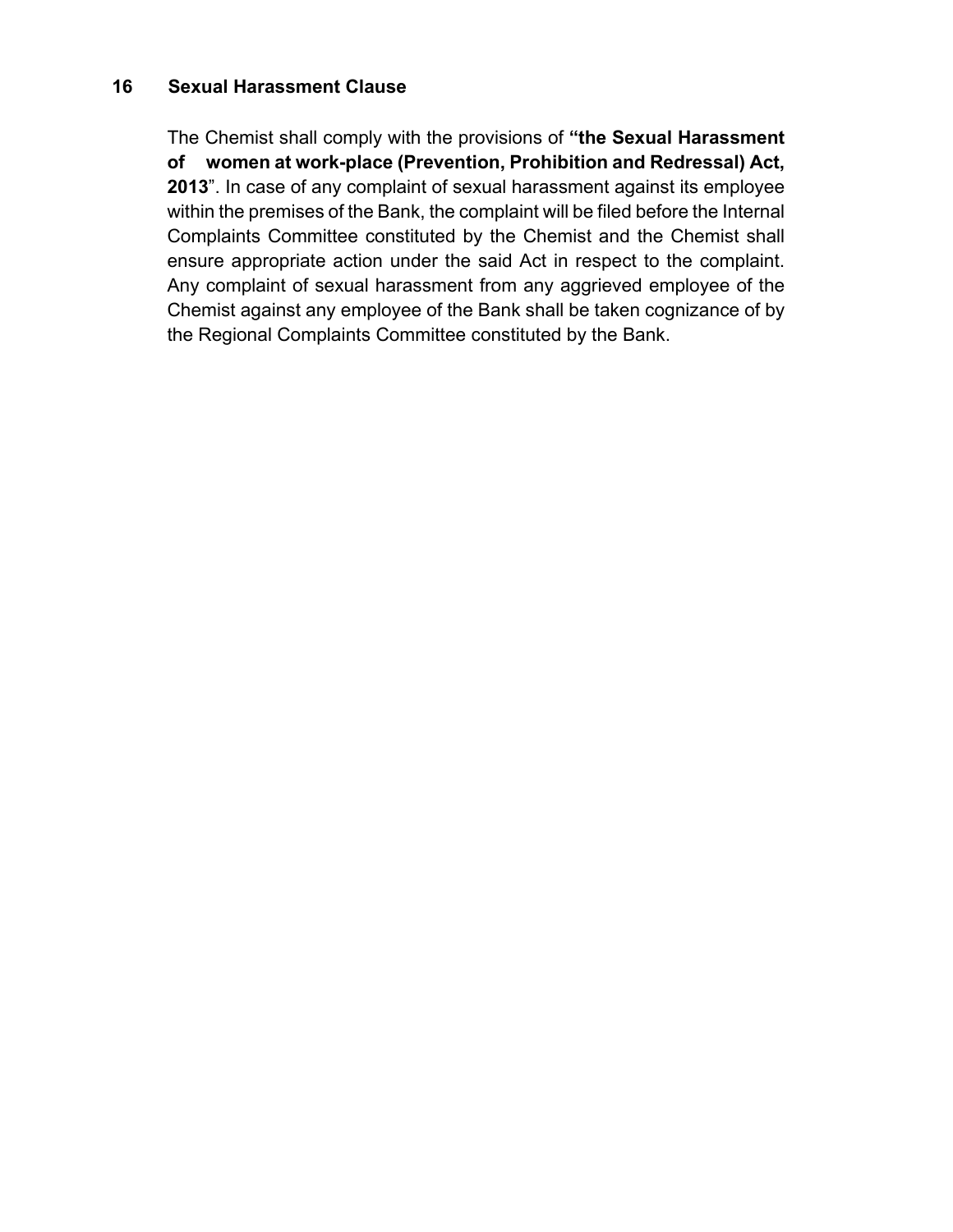## **PERFORMANCE BANK GUARANTEE FORM (For an amount of Rs. 2,50,000/-)**

To, The Regional Director/ General Manager (OIC) Reserve Bank of India Ranchi

WHEREAS **EXECUTE:** (Name of successful bidder) hereinafter called "Successful Bidder" has undertaken, Contract No. **Example 19 and 19 and 19 and 19 and 19 and 19 and 19 and 19 and 19 and 19 a** to supply medicines and non-medicine items in RBI Ranchi (Description of Services) hereinafter called "the Contract" in pursuance of Request for Empanelment Document dated and Request for Quotation dated **Exercise Servers** issued by RBI Ranchi.

AND WHEREAS it is one of the terms of the tender document that the successful bidder has to submit a performance bank guarantee by a scheduled bank for entering into a contract.

AND WHEREAS it has been stipulated by you in the said contract that the successful bidder shall furnish you with a bank guarantee by a scheduled bank for the sum specified therein as security for the compliance with the successful bidder's performance obligations in accordance with the contract.

AND WHEREAS we have agreed to give guarantee for the successful bidder.

THEREFORE WE hereby affirm that we are guarantors and responsible to you up to a total sum of **Rs.2,50,000** only and we undertake to pay you, upon your first written demand declaring the successful bidder to be in default under the contract and without demur cavil or argument, any sum or sums within the amount as aforesaid, without your needing to prove or to show the grounds or reasons for your demand or the sum specified therein.

2. A letter from your office that the successful bidder has committed default in the due and faithful performance of all or any of its obligations under and in accordance with the contract shall be conclusive, final and binding on us. We further agree that you shall be the sole judge as to whether the successful bidder is in default in due and faithful performance of its obligations under the contract and your decision that he is in default shall be final and binding on us notwithstanding any differences between you and successful bidder or any disputes between you and him pending before an Arbitrator or any other court or tribunal or authority.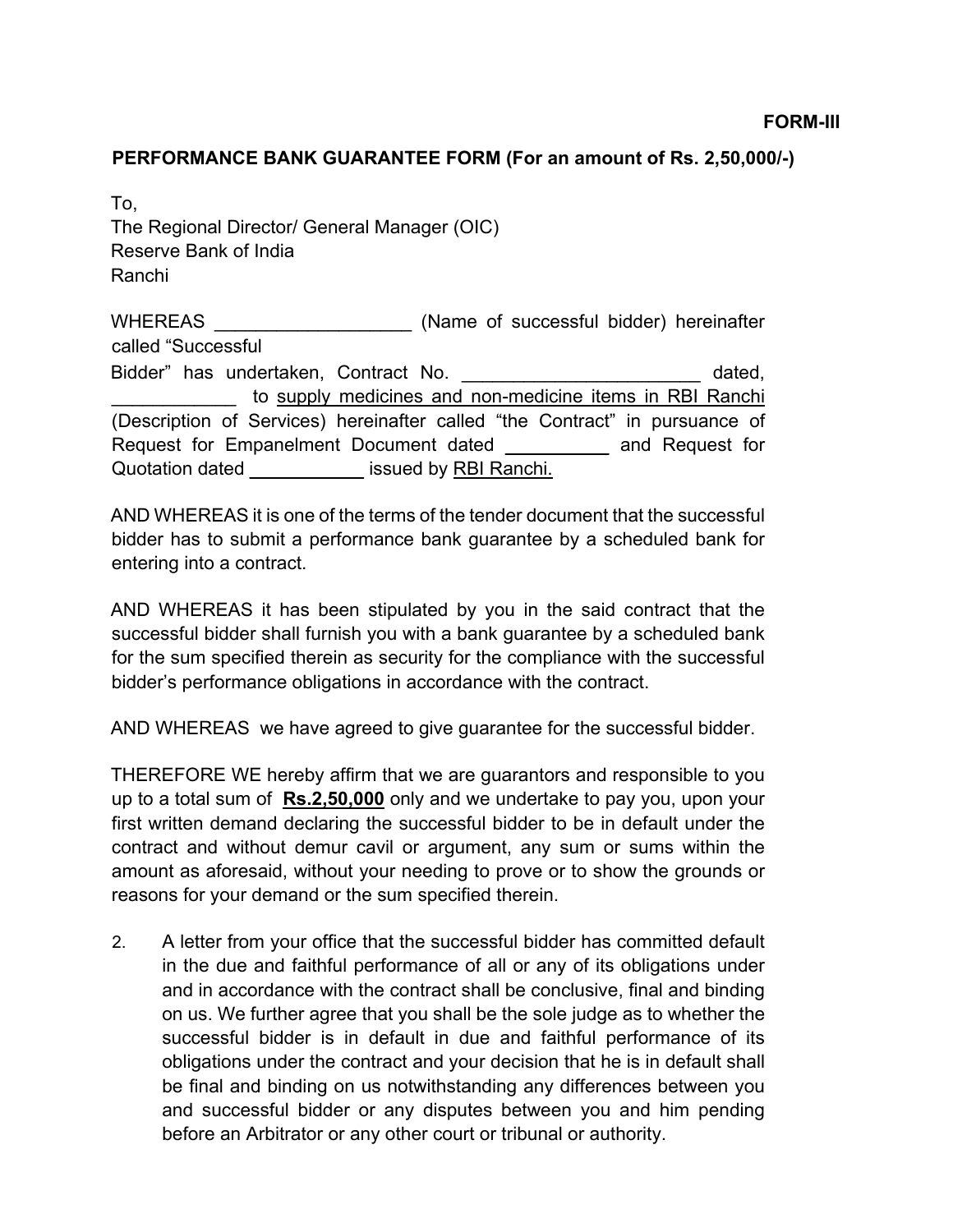- 3. In order to give effect to this guarantee you shall be entitled to act as if we are the principal debtor and any change in our constitution or that of successful bidder shall not, in any way, or manner affect our liability or obligation under this guarantee.
- 4. You shall have liberty, without affecting in any manner our liability under this guarantee, to vary at any time, the terms and conditions of the contract or to extend the time or period for compliance or to postpone for any time the exercise of any of your rights or enforce or forebear from enforcing any of the terms and conditions of the contract and we shall not be released from our liability or obligation under this guarantee by any exercise of such liberty by you or other forbearance, indulgence, act or omission on your part.
- 5. We undertake not to revoke this guarantee during its currency.
- 6. Any notice by way of request, demand or otherwise hereunder may be sent by post addressed to us at the sent of branch, which shall be deemed to have been duly authorized to receive such notice and to effect payment thereof forthwith, and if sent by post it shall be deemed to have been given at the time when it ought to have been delivered in due course of post and in proving such notice, when given by post, it shall be sufficient to prove that the envelope containing the notice was posted and a certificate signed by any of your officers that the envelope was so posted shall be conclusive.
- 7. This guarantee shall come into force with immediate effect and shall remain in force and effect for a period of one year or until it is released by you pursuant to the provisions of the contract.

| Signed and sealed this | day of | 2022 at |
|------------------------|--------|---------|
|                        |        |         |

## SIGNED, SEALED AND DELIVERED

For and on behalf of

By:

(Signature)

(Name)

(Designation)

(Address)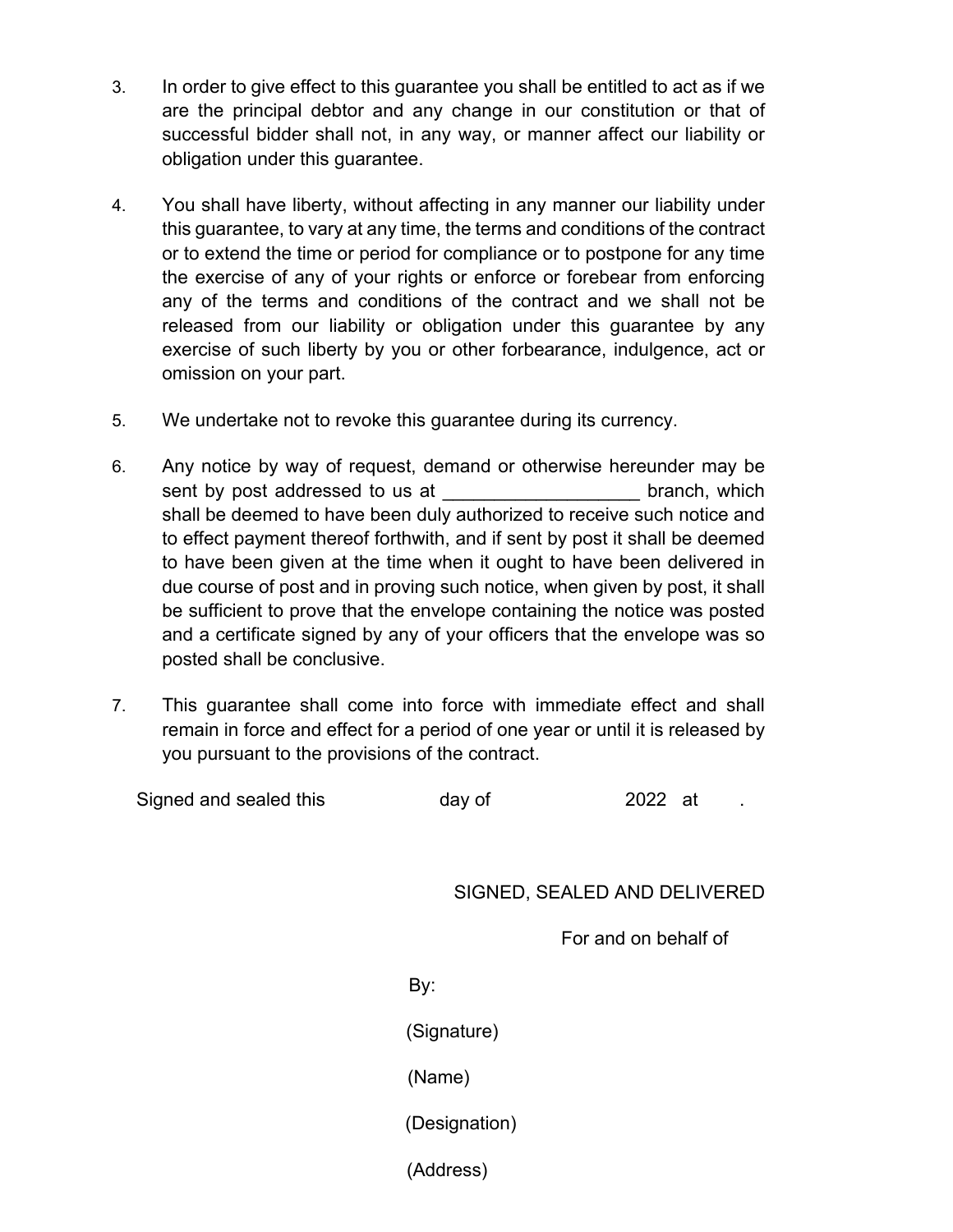**FORM-IV** 

## **CONTRACT FORM**

THIS AGREEMENT made on the \_\_\_\_\_\_\_\_\_\_\_\_\_ day of \_\_\_\_\_\_\_\_\_\_ 2022

Between

Hereinafter "the Purchaser" of the one part and

\_\_\_\_\_\_\_\_\_\_\_\_\_\_\_\_\_\_\_\_\_\_\_\_\_\_

\_\_\_\_\_\_\_\_\_\_\_\_\_\_\_\_\_\_\_\_\_\_\_\_\_\_\_

Hereinafter called "the Chemist" of the other part:

WHEREAS the Purchaser is desirous of purchasing certain medicines and nonmedicine items etc. on a discounted price and has accepted a bid by the Chemist for the supply of those goods.

NOW THIS AGREEMENT WITNESSETH AS FOLLOWS:

1. In this agreement words and expressions shall have the same meanings as are respectively assigned to them in the Conditions of Contract referred to.

2. The following documents shall be deemed to form and be read and construed as part of this agreement, viz. :

- 2.1 The Request for Empanelment document dated \_\_\_\_\_\_\_\_ submitted by the Chemist;
- 2.2 The Request for Quotation document dated \_\_\_\_\_\_\_\_\_\_\_ submitted by the Chemist; terms and conditions of the bid